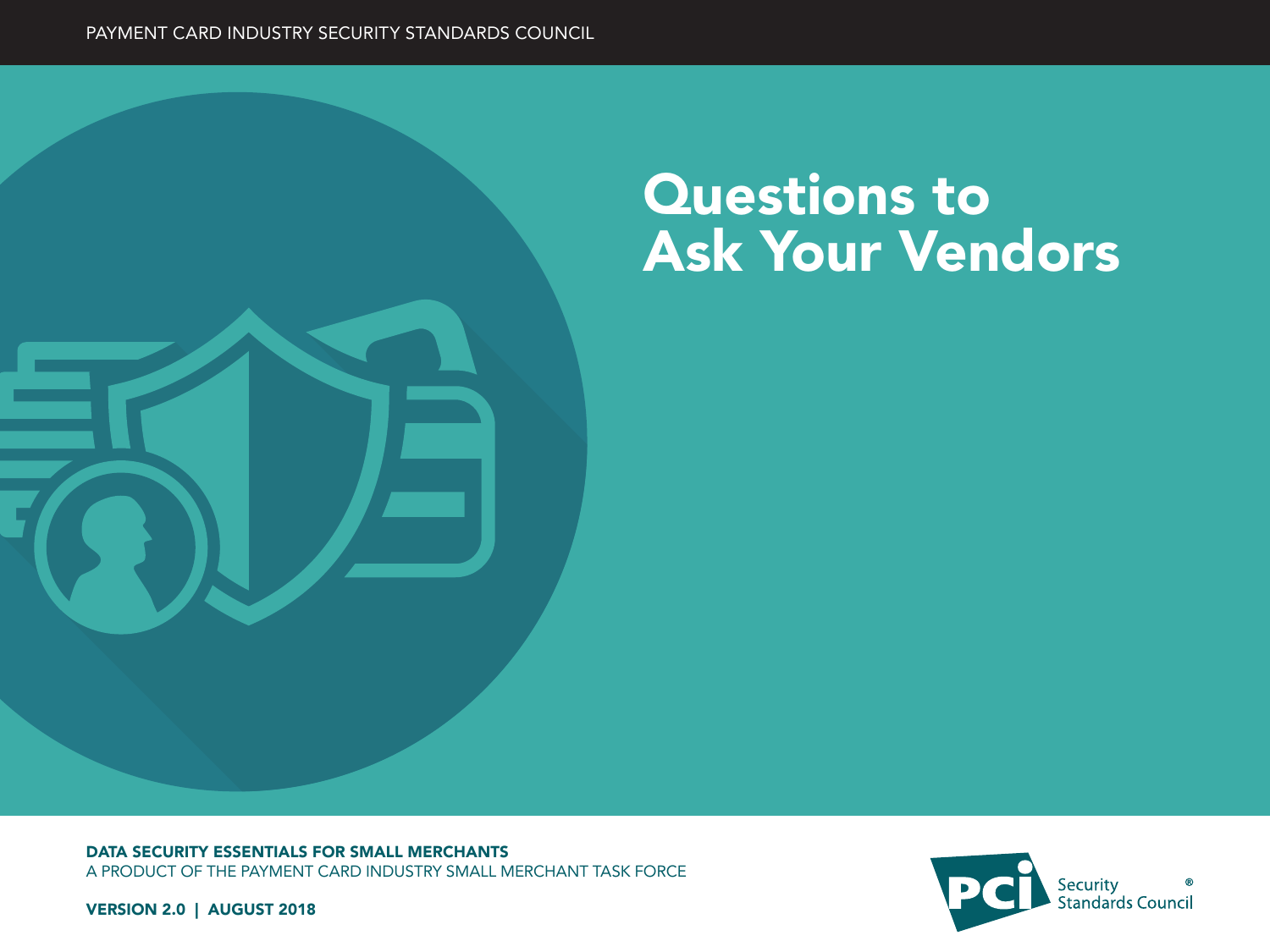| APPENDIX: Which questions are applicable to which vendors/solution providers?  9 |  |
|----------------------------------------------------------------------------------|--|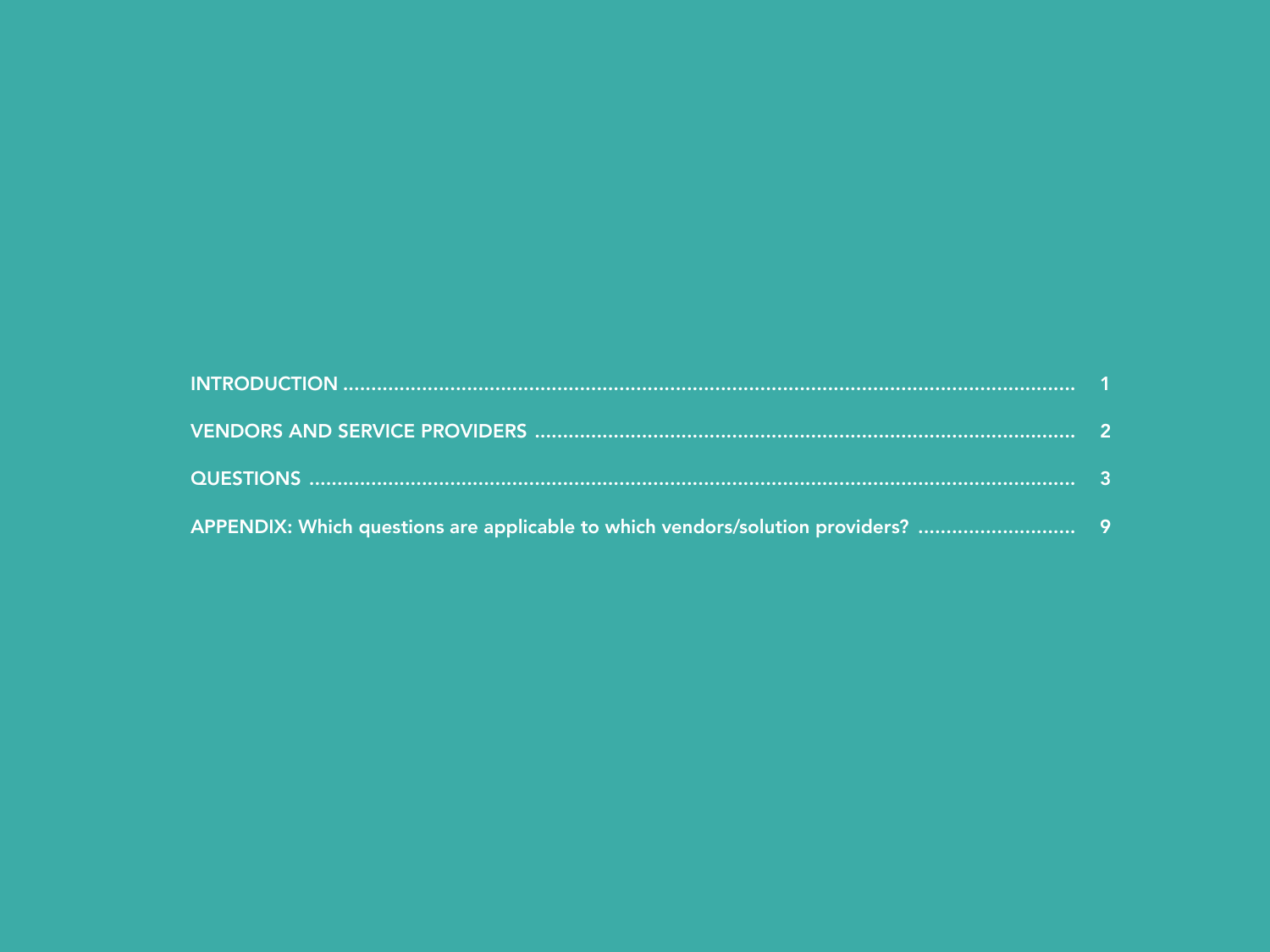*Questions to Ask your Vendors* is a supplement to the *[Guide to Safe Payments](https://www.pcisecuritystandards.org/pdfs/Small_Merchant_Guide_to_Safe_Payments.pdf)*, part of the Data Security Essentials for Small Merchants. By providing questions to ask your vendors and service providers, this is intended to assist with your understanding of how those entities support the protection of your customers' card data.

Please refer to the *[Guide to Safe Payments](https://www.pcisecuritystandards.org/pdfs/Small_Merchant_Guide_to_Safe_Payments.pdf)* and the other Data Security Essentials for Small Merchants at the following:

| <b>RESOURCE</b>                                              | <b>URL</b>                                                                                                                                                                                                                                                                                                             |
|--------------------------------------------------------------|------------------------------------------------------------------------------------------------------------------------------------------------------------------------------------------------------------------------------------------------------------------------------------------------------------------------|
| Guide to Safe Payments                                       | https://www.pcisecuritystandards.org/pdfs/Small_Merchant_Guide_to_<br>Safe_Payments.pdf                                                                                                                                                                                                                                |
| <b>Common Payment Systems</b>                                | https://www.pcisecuritystandards.org/pdfs/Small_Merchant_Common_<br>Payment Systems.pdf                                                                                                                                                                                                                                |
| Glossary of Payment and<br><b>Information Security Terms</b> | https://www.pcisecuritystandards.org/pdfs/Small_Merchant_Glossary_of<br>Payment_and_Information_Security_Terms.pdf                                                                                                                                                                                                     |
| Evaluation Tool                                              | https://www.pcisecuritystandards.org/merchants/<br>This tool is provided for merchant information only. An option for<br>merchants is to use it as a first step to gain insight about security<br>practices relevant to the way they accept payments, to provide their<br>initial responses, and to see their results. |

#### Vendors and Service Providers, and How They Function

Small businesses/merchants may come into contact with a number of payment vendors or services providers, and it is important for merchants to understand the type of vendor they are working with and ensure the vendor has taken appropriate steps to protect card data.

The table on page 2 describes the most common types of payment vendors and service providers and what merchants should look for with each vendor.

The table starting on page 3 provides merchants with questions they can ask their vendors or service providers to help them understand what the vendor's or service provider's role is in protecting card data.

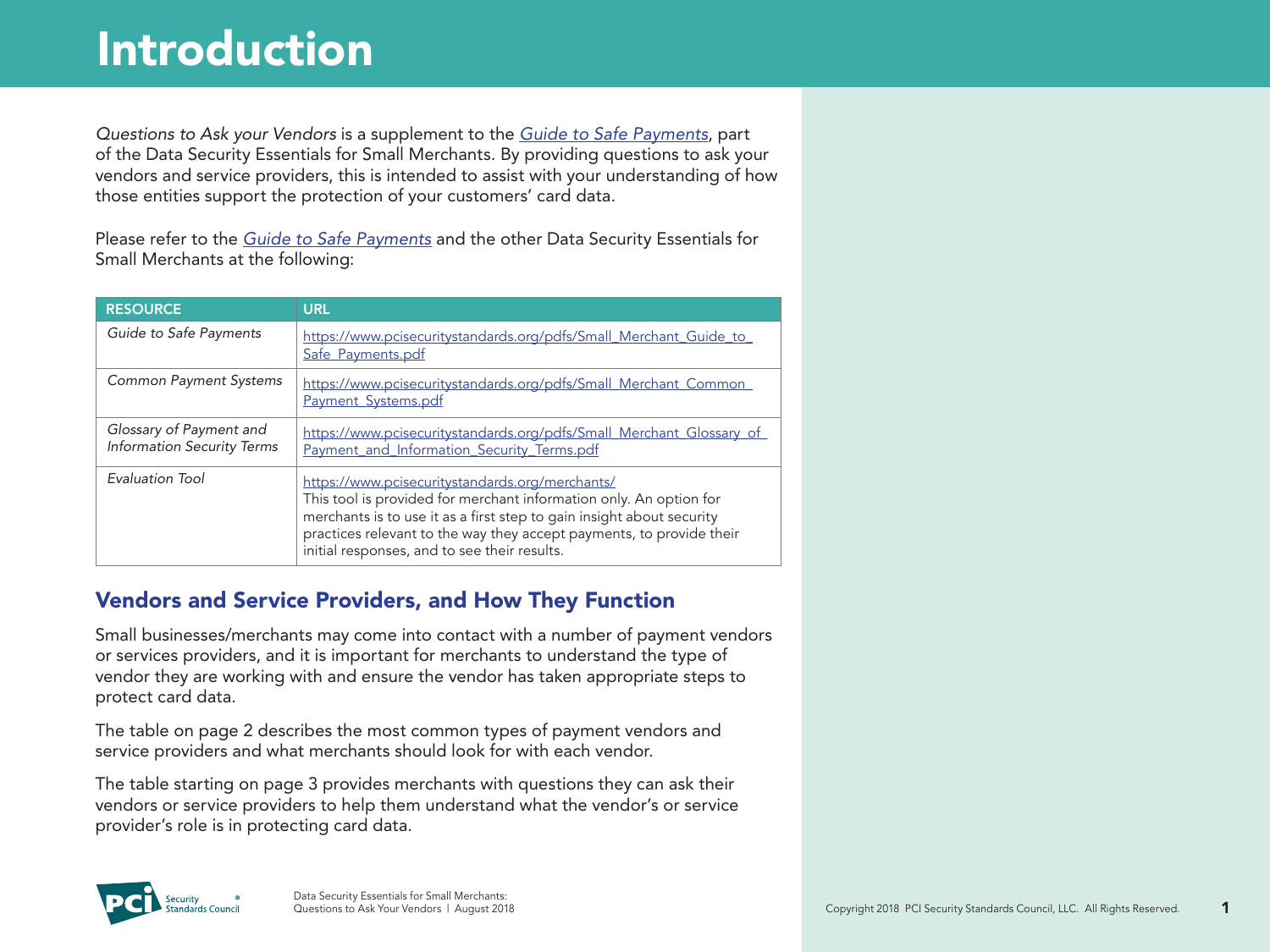## Vendors and Service Providers

The table below describes the most common types of payment vendors and service providers, their functions, and PCI standards or programs that apply to those functions. See the Appendix for a list of questions applicable to each type of vendor or service provider.

| <b>Type of Vendor/Service Provider</b>                                                               | <b>Function</b>                                                                                                                                                                                                   | <b>PCI Standard</b><br>or Program                                                   | <b>Look For:</b>                                                                                                                                                     |
|------------------------------------------------------------------------------------------------------|-------------------------------------------------------------------------------------------------------------------------------------------------------------------------------------------------------------------|-------------------------------------------------------------------------------------|----------------------------------------------------------------------------------------------------------------------------------------------------------------------|
| Payment application vendor                                                                           | Sell and support applications that<br>store, process, and/or transmit cardholder data.                                                                                                                            | <b>Payment Application</b><br>Data Security<br>Standard (PA-DSS)                    | Application is on the<br>List of PCI PA-DSS of Validated Payment Applications                                                                                        |
| Payment terminal vendors,<br>payment solution vendors                                                | Sell and support devices or solutions<br>(e.g., payment terminals or encryption solutions)<br>used to accept card payments.                                                                                       | <b>PIN Transaction</b><br>Security (PTS)<br><b>PCI Point-to-Point</b><br>Encryption | Payment terminal is on the<br>List of PCI Approved PTS Devices<br>Encryption solution is on the<br>List of PCI P2PE Solutions                                        |
| Payment processors,<br>e-commerce payment service<br>providers, payment gateways,<br>contact centers | Store, process, or transmit<br>cardholder data on your behalf.                                                                                                                                                    | <b>PCI Data Security</b><br>Standard (PCI DSS)                                      | Ask for their PCI DSS Attestation of Compliance<br>and whether their assessment included the service<br>you are using.<br>Is Service Provider on one of these lists: |
| <b>E-commerce hosting providers</b>                                                                  | Host and manage your e-commerce server/website<br>and/or develop and support your website. This<br>provider may only provide hosting services or may<br>additionally perform payment processing.                  |                                                                                     | MasterCard's List of Compliant Service Providers<br>Visa's Global Registry of Service Providers<br>Visa Europe's Registered Merchant Agents                          |
| Providers of software as a service,<br>cloud-based hosting provider                                  | Develop, host and/or manage your cloud-based<br>web application or payment application (e.g., online<br>ticketing or booking application).                                                                        |                                                                                     |                                                                                                                                                                      |
| Providers of services that<br>may help you meet PCI DSS<br>requirements                              | Manage/operate systems or services on your behalf<br>(e.g., data centers, co-location center providers,<br>and information technology services such as firewall<br>management, patching, or anti-virus services). |                                                                                     |                                                                                                                                                                      |
| Integrators/resellers                                                                                | Install merchant payment systems.                                                                                                                                                                                 | Qualified Integrators<br>and Resellers (QIR)                                        | Ask whether the vendor is a PCI Qualified<br>Integrator or Reseller (QIR). Vendor is on the<br>List of PCI QIRs.                                                     |

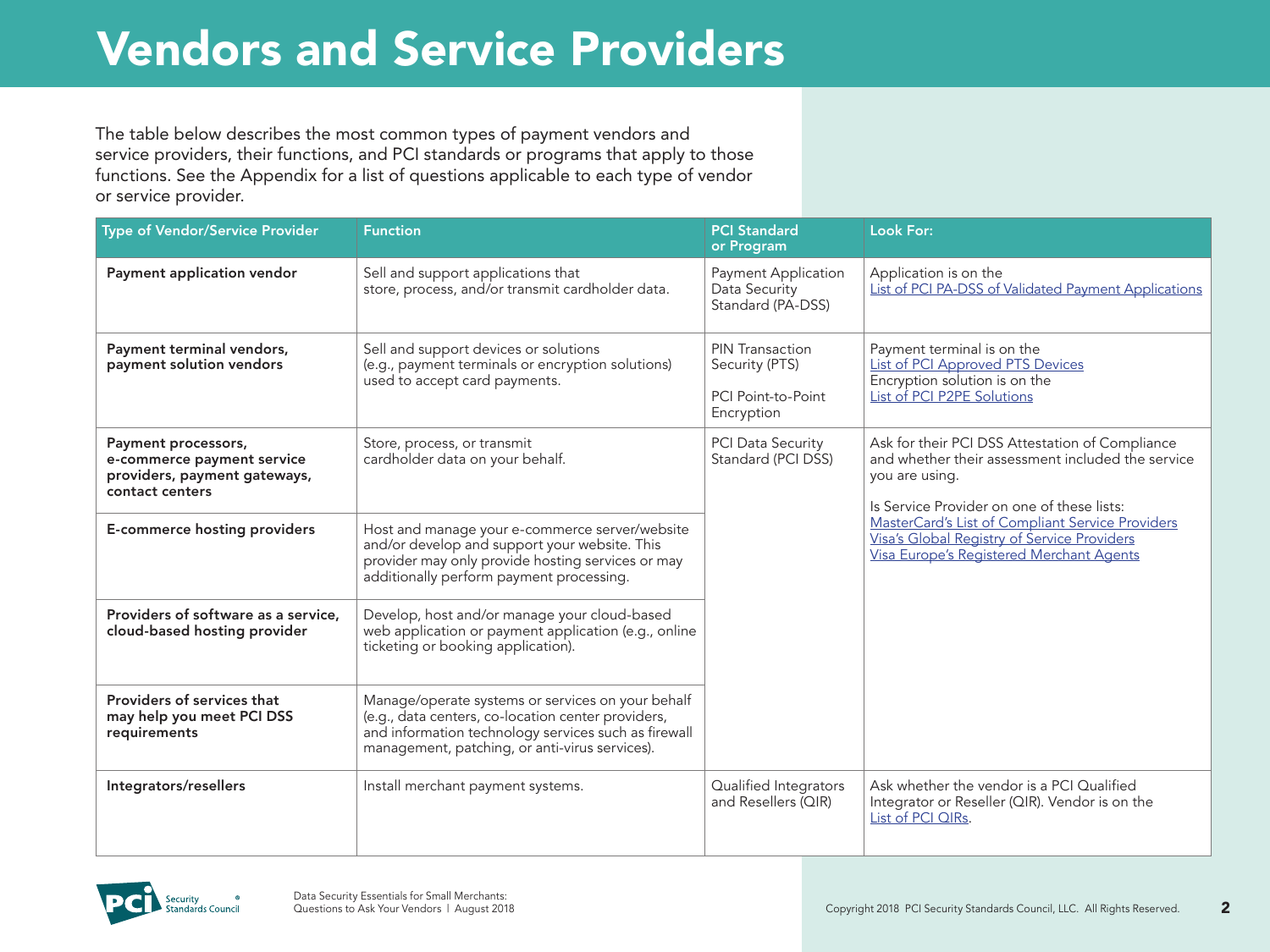## **Glossary**

The table below contains a series of questions for merchants to ask their vendors/service providers to determine whether the proper controls are in place to protect card data.

Note: If a vendor or solution provider does not provide you with positive answers to applicable questions in this table, you should strongly consider looking for another vendor or solution provider.

| Ask:                                                                                                                                                                                                                                                                                                                                                                                                                                    | Analyzing Vendor Answers - Helpful Steps and Additional Information for Merchants                                                                                                                                                                                                                                                                                                                                                                                                                                                                                                                                                                                                                                                                                                                                                                                                                                                                                                       |
|-----------------------------------------------------------------------------------------------------------------------------------------------------------------------------------------------------------------------------------------------------------------------------------------------------------------------------------------------------------------------------------------------------------------------------------------|-----------------------------------------------------------------------------------------------------------------------------------------------------------------------------------------------------------------------------------------------------------------------------------------------------------------------------------------------------------------------------------------------------------------------------------------------------------------------------------------------------------------------------------------------------------------------------------------------------------------------------------------------------------------------------------------------------------------------------------------------------------------------------------------------------------------------------------------------------------------------------------------------------------------------------------------------------------------------------------------|
| Is the vendor's solution or product secure?                                                                                                                                                                                                                                                                                                                                                                                             |                                                                                                                                                                                                                                                                                                                                                                                                                                                                                                                                                                                                                                                                                                                                                                                                                                                                                                                                                                                         |
| 1. Does the vendor's solution/product securely<br>capture and transmit payment card information?<br>When a product or service is listed by PCI SSC or<br>the payment card brands, it means that product/<br>service has been validated according to a PCI<br>security standard. Inclusion on these listings is an<br>indication that the vendor or service provider has<br>taken extra steps to provide secure products or<br>services. | For solutions or products with payment terminals or payment applications:<br>• Check here to see whether the payment terminal is PCI PTS approved:<br><b>List of PCI Approved PTS Devices</b><br>AND/OR<br>• Check here to see whether the payment application is PCI PA-DSS validated:<br>List of PCI PA-DSS of Validated Payment Applications<br><b>OR</b><br>• Check here to see whether the encryption solution is PCI P2PE validated:<br>List of PCI P2PE Validated Solutions<br>For card-not-present payment transactions (including e-commerce,<br>mail order/telephone order):<br>• Check here to see whether the service provider is a PCI DSS Compliant Service Provider:<br>MasterCard's List of Compliant Service Providers<br>Visa's Global Registry of Service Providers<br>Visa Europe's Registered Merchant Agents<br><b>OR</b><br>• Check here to see whether the payment application is PCI PA-DSS validated:<br>List of PCI PA-DSS of Validated Payment Applications |

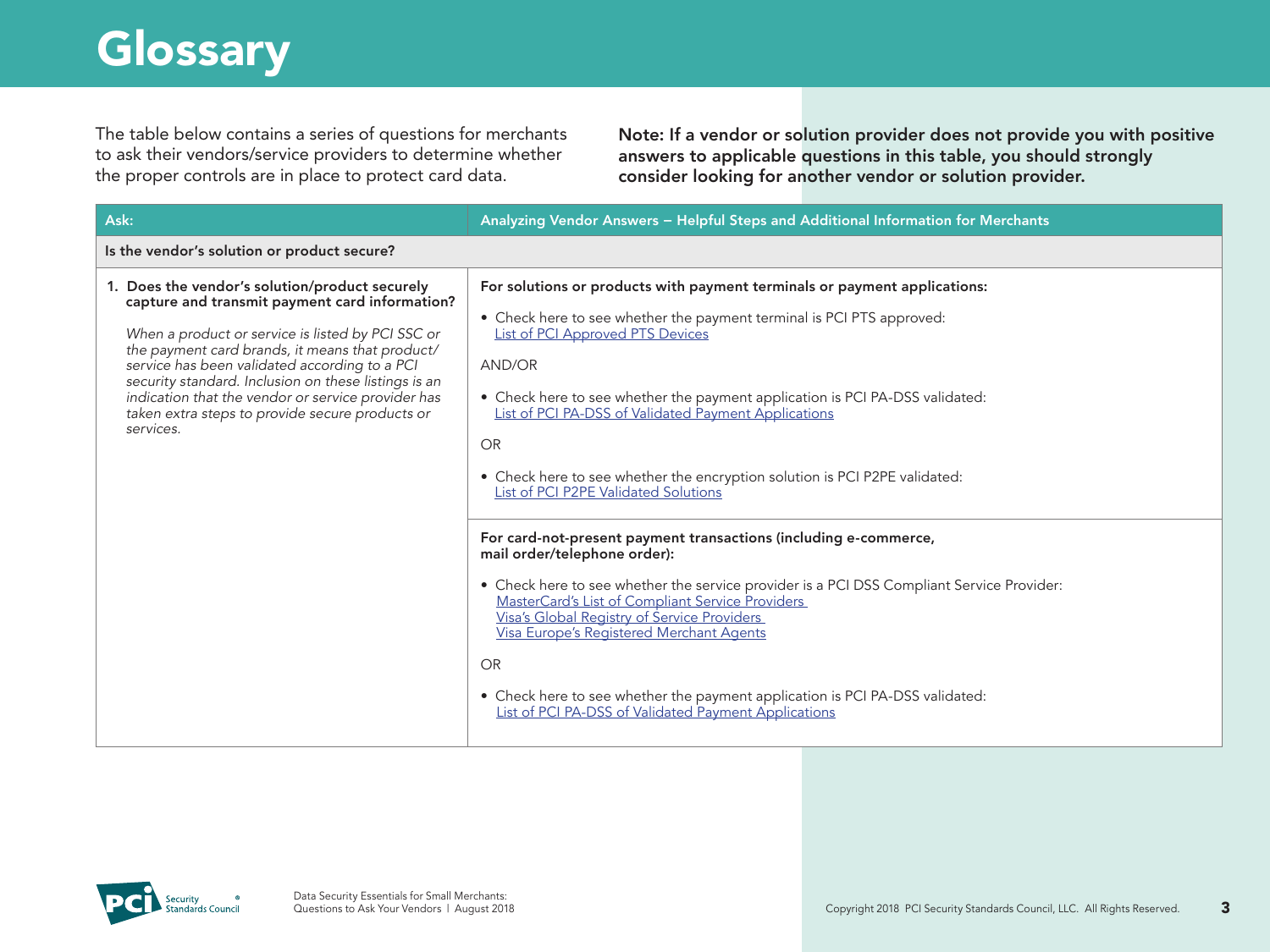| Ask:                                                                                                                                                                                                                                                               | Analyzing Vendor Answers - Helpful Steps and Additional Information for Merchants                                                                                                                                                                                                                                                                                                                                                                                                                                                                                                                                                                                                                                                                                                                                                                                                                                                                                    |
|--------------------------------------------------------------------------------------------------------------------------------------------------------------------------------------------------------------------------------------------------------------------|----------------------------------------------------------------------------------------------------------------------------------------------------------------------------------------------------------------------------------------------------------------------------------------------------------------------------------------------------------------------------------------------------------------------------------------------------------------------------------------------------------------------------------------------------------------------------------------------------------------------------------------------------------------------------------------------------------------------------------------------------------------------------------------------------------------------------------------------------------------------------------------------------------------------------------------------------------------------|
| Is the vendor's solution or product secure?                                                                                                                                                                                                                        |                                                                                                                                                                                                                                                                                                                                                                                                                                                                                                                                                                                                                                                                                                                                                                                                                                                                                                                                                                      |
| 2. Does the vendor's product/solution store<br>payment card information in my systems (for<br>example, those in my store/shop locations, with<br>my web application, or with my e-commerce<br>website). If so, how does that product/solution<br>protect the data? | Products or solutions that tokenize or encrypt payment card information provide a way for merchants to secure<br>card data. See the Guide to Safe Payments for more information about encryption and tokenization.                                                                                                                                                                                                                                                                                                                                                                                                                                                                                                                                                                                                                                                                                                                                                   |
| 3. Does the vendor's product/solution protect<br>payment card data during transmission with<br>strong encryption?                                                                                                                                                  | Encryption converts information into a format that is unusable except to holders of a specific digital key.<br>Securing payment card data in this way makes it less likely that it can be stolen and used fraudulently.<br>For payment terminals & integrated payment terminals:<br>. If you can, select from the List of PCI P2PE Validated Solutions for a product/solution in which card data is<br>encrypted. Use of a PCI listed P2PE solution means payment card data is protected soon when you receive it<br>and as it travels through your network and to your payment processor.<br>For payment applications:<br>. Check with your vendor, reseller, or integrator that the payment application is PCI PA-DSS validated.<br>For hosted e-commerce websites, web applications or payment applications:<br>• Ask your service provider whether they use a secure version of Transport Layer Security (TLS) to protect<br>transmissions of payment card data. |
| 4. Is the vendor's solution/product required to be<br>integrated with my other systems-for example,<br>with my payment terminals, accounts receivable,<br>or other systems that contain cardholder data?                                                           | A stand-alone or isolated payment terminal is simpler to secure than a more complex payment system that may<br>have many connected systems.<br>If the solution requires integration with other systems in your environment, consider the following:<br>• Does it simplify your processing environment?<br>• How does it add value to your business?<br>• Do you need this type of solution? Consider that it will increase your business risk and<br>complexity by making your cardholder data environment larger and harder to secure.<br>You may want to consider another vendor or product unless there is a strong business requirement for having a<br>more sophisticated solution with connections to your other systems.                                                                                                                                                                                                                                      |

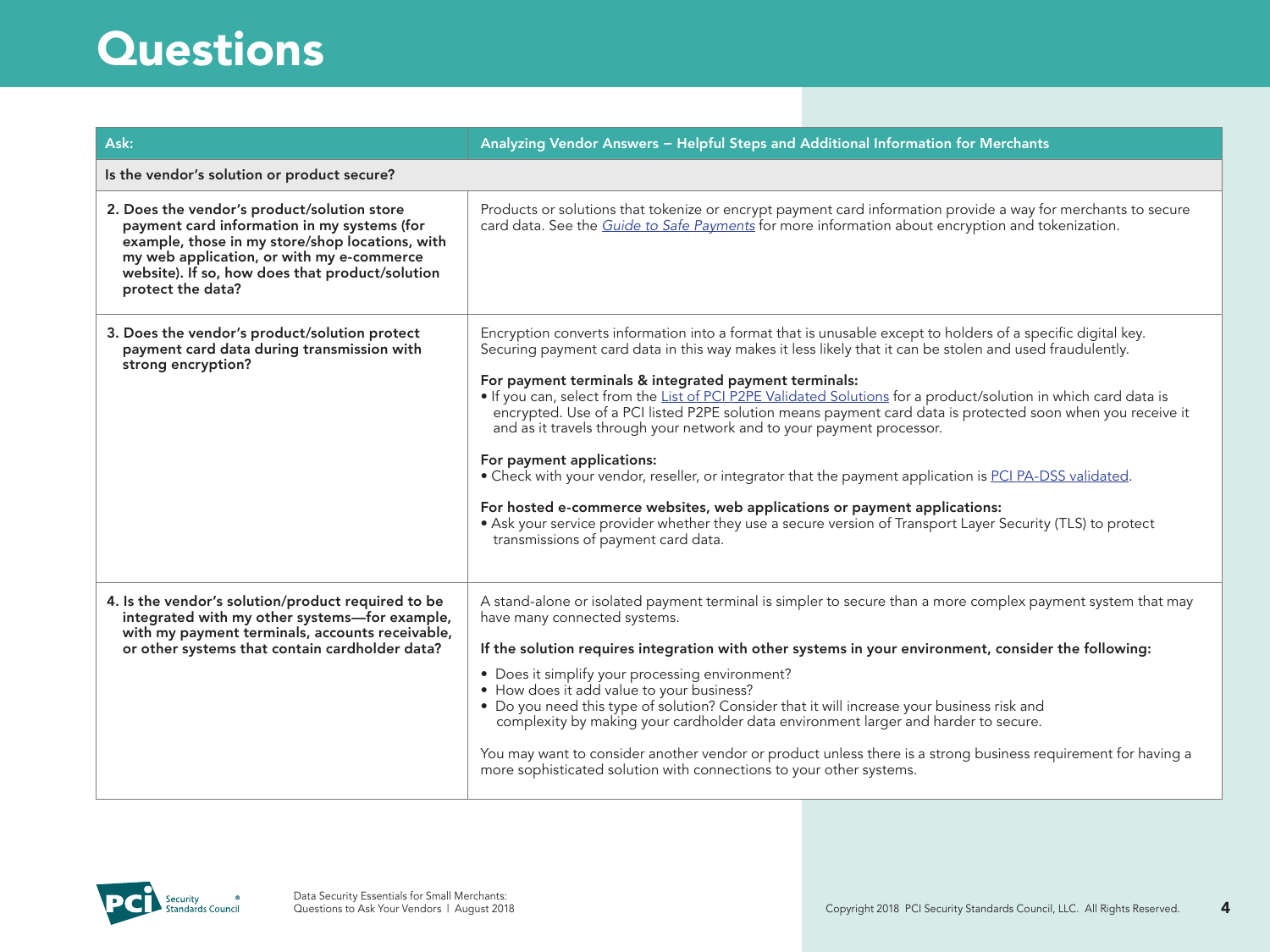| Ask:                                                                                                                                                                                                                                                                                                                       | Analyzing Vendor Answers - Helpful Steps and Additional Information for Merchants                                                                                                                                                                                                                                                                                                                                                                                                                                                                                                             |  |
|----------------------------------------------------------------------------------------------------------------------------------------------------------------------------------------------------------------------------------------------------------------------------------------------------------------------------|-----------------------------------------------------------------------------------------------------------------------------------------------------------------------------------------------------------------------------------------------------------------------------------------------------------------------------------------------------------------------------------------------------------------------------------------------------------------------------------------------------------------------------------------------------------------------------------------------|--|
| Does the vendor help me securely install or set up the product or solution?                                                                                                                                                                                                                                                |                                                                                                                                                                                                                                                                                                                                                                                                                                                                                                                                                                                               |  |
| 5. If the vendor is installing a payment application<br>or system in my environment, ask:<br>• Is the vendor a PCI Qualified Integrator<br>or Reseller?<br>• If the vendor does not install the payment<br>application or system, are you expected to<br>install it?                                                       | QIRs are integrators and resellers specially trained by the Council to address critical security controls while<br>installing merchant payment systems. QIRs reduce merchant risk and mitigate the most common causes of<br>payment data breaches by focusing on critical security controls.<br>Check here to see whether the vendor is listed:<br>List of PCI QIRs.                                                                                                                                                                                                                          |  |
| 6. Regardless of whether the vendor is a QIR, if<br>the vendor is installing a payment application or<br>system, ask:<br>• Does the vendor support me during installation<br>and ensure installation is done securely?<br>• Does the vendor provide an implementation<br>guide to help me set up the application securely? | Improper installation can make your system vulnerable to compromise. The vendor should either install the<br>application or system in a secure manner or help you by providing you with implementation guidance. The<br>implementation should cover, at a minimum, how to change default passwords and establish strong ones, how to<br>manage patches and updates, and a description of how the vendor uses remote-access software to access your<br>business (and what your role is with such software). More detail about each of these three areas is included at<br>Questions 7-9 below. |  |

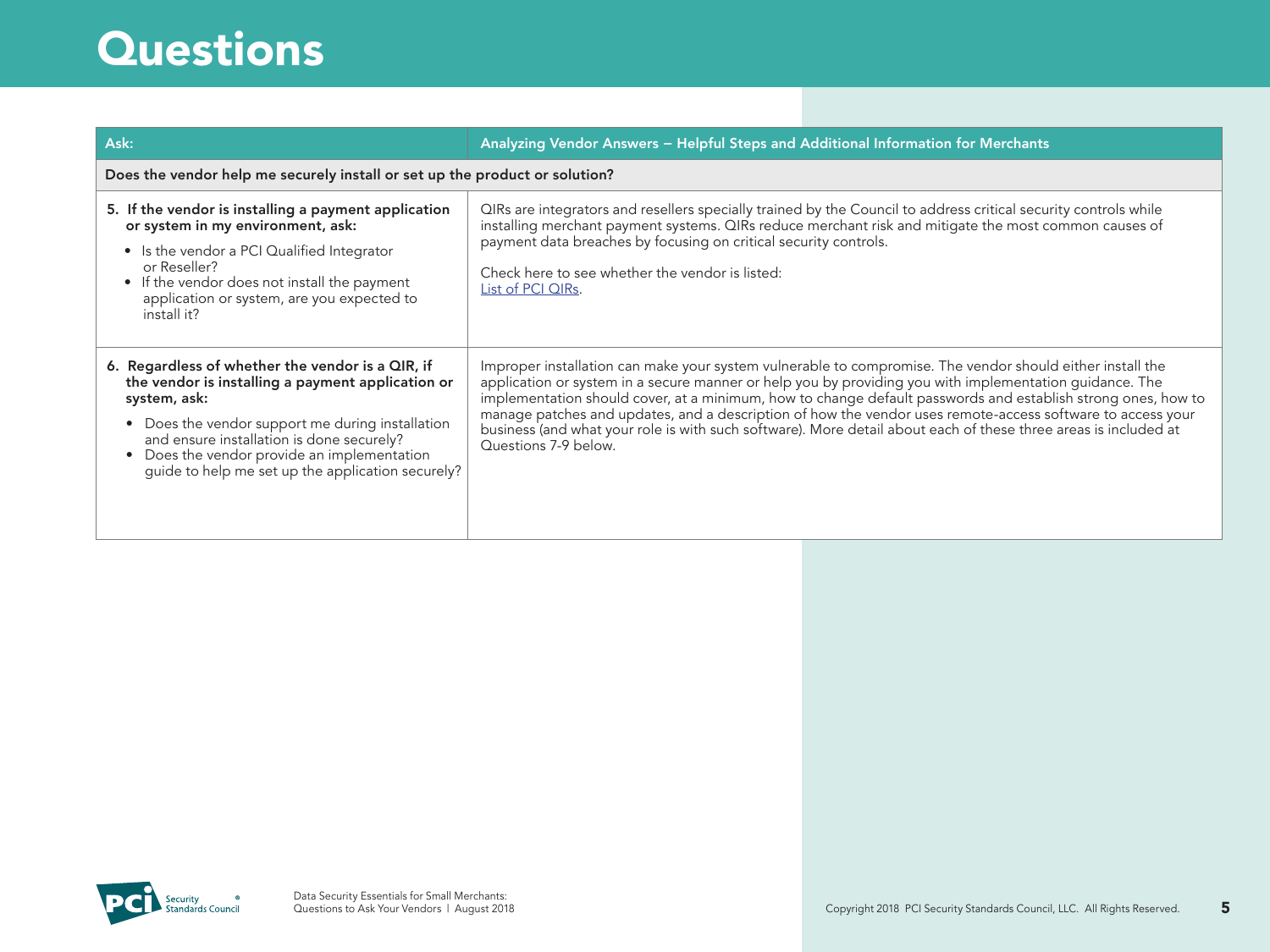| Ask:                                                                                                                                                                                                                                                                                                                                                                                                                                                                                                        | Analyzing Vendor Answers - Helpful Steps and Additional Information for Merchants                                                                                                                                                                                                                                                                                                                                                                                                                                                                                                                                                                                                                                                                                                                                                                                                                                                                                                                                                                                                            |  |
|-------------------------------------------------------------------------------------------------------------------------------------------------------------------------------------------------------------------------------------------------------------------------------------------------------------------------------------------------------------------------------------------------------------------------------------------------------------------------------------------------------------|----------------------------------------------------------------------------------------------------------------------------------------------------------------------------------------------------------------------------------------------------------------------------------------------------------------------------------------------------------------------------------------------------------------------------------------------------------------------------------------------------------------------------------------------------------------------------------------------------------------------------------------------------------------------------------------------------------------------------------------------------------------------------------------------------------------------------------------------------------------------------------------------------------------------------------------------------------------------------------------------------------------------------------------------------------------------------------------------|--|
| Does the vendor help me securely install or set up the product or solution?                                                                                                                                                                                                                                                                                                                                                                                                                                 |                                                                                                                                                                                                                                                                                                                                                                                                                                                                                                                                                                                                                                                                                                                                                                                                                                                                                                                                                                                                                                                                                              |  |
| 7. Does the vendor provide support during<br>installation or set-up of the product/solution<br>to help me change vendor-supplied default<br>passwords?<br>• Does the vendor help me set up strong<br>passwords?                                                                                                                                                                                                                                                                                             | Weak passwords and vendor-supplied default passwords comprise one of the three leading causes of merchant<br>data breaches (the other two are covered at Questions 8 and 9 below).<br>Vendor-supplied default passwords are those that come with a product or solution, such as the first-time<br>password for a new system or application, a merchant hosted e-commerce website, or hotel booking application.<br>These vendor-supplied default passwords are often simple and commonly known to hackers (like "admin,"<br>"password," or the vendor company or product name). These passwords should be changed to a strong<br>password when the product is installed or set-up for the first time. If you change it to a simple password (like<br>"12345"), it will make it easy for a hacker to get into your payment systems.<br>If the vendor does not change default passwords when installing or setting up the application or system, they<br>should provide you with implementation guidance that explains how to change these passwords and how to<br>establish strong passwords. |  |
| Does the vendor securely support and maintain the product/solution?                                                                                                                                                                                                                                                                                                                                                                                                                                         |                                                                                                                                                                                                                                                                                                                                                                                                                                                                                                                                                                                                                                                                                                                                                                                                                                                                                                                                                                                                                                                                                              |  |
| 8. To understand patches (software security<br>"fixes") and updates for the product/solution,<br>ask the vendor:<br>• What support and guidance does the vendor<br>provide to my business during the patching/<br>updating process?<br>• Are patches and updates provided and installed<br>automatically by the vendor?<br>• Am I expected to obtain and install those<br>patches/updates?<br>• How does the vendor notify me when patches/<br>updates are available or have been automatically<br>applied? | Unpatched applications and systems comprise one of the three leading causes of merchant data breaches (the<br>other two are covered at Questions 7 and 9).<br>Unpatched systems often contain vulnerabilities that hackers use to gain access to your payment card data. The<br>vendor should provide on-going maintenance and support for their applications or systems via software updates<br>and security patches (software security "fixes"). For example, the vendor should send you patches when needed,<br>notify you when they are available, and provide guidance about how to install them.<br>It is in your best interest to have vendors/suppliers that fully support their products/solutions and either take<br>responsibility for or assist you with patches and updates to ensure any changes keep your business secure.                                                                                                                                                                                                                                                    |  |

• For hosted e-commerce websites, web applications, or payment applications, does the vendor take responsibility for patching/updating the solution they provide to me?

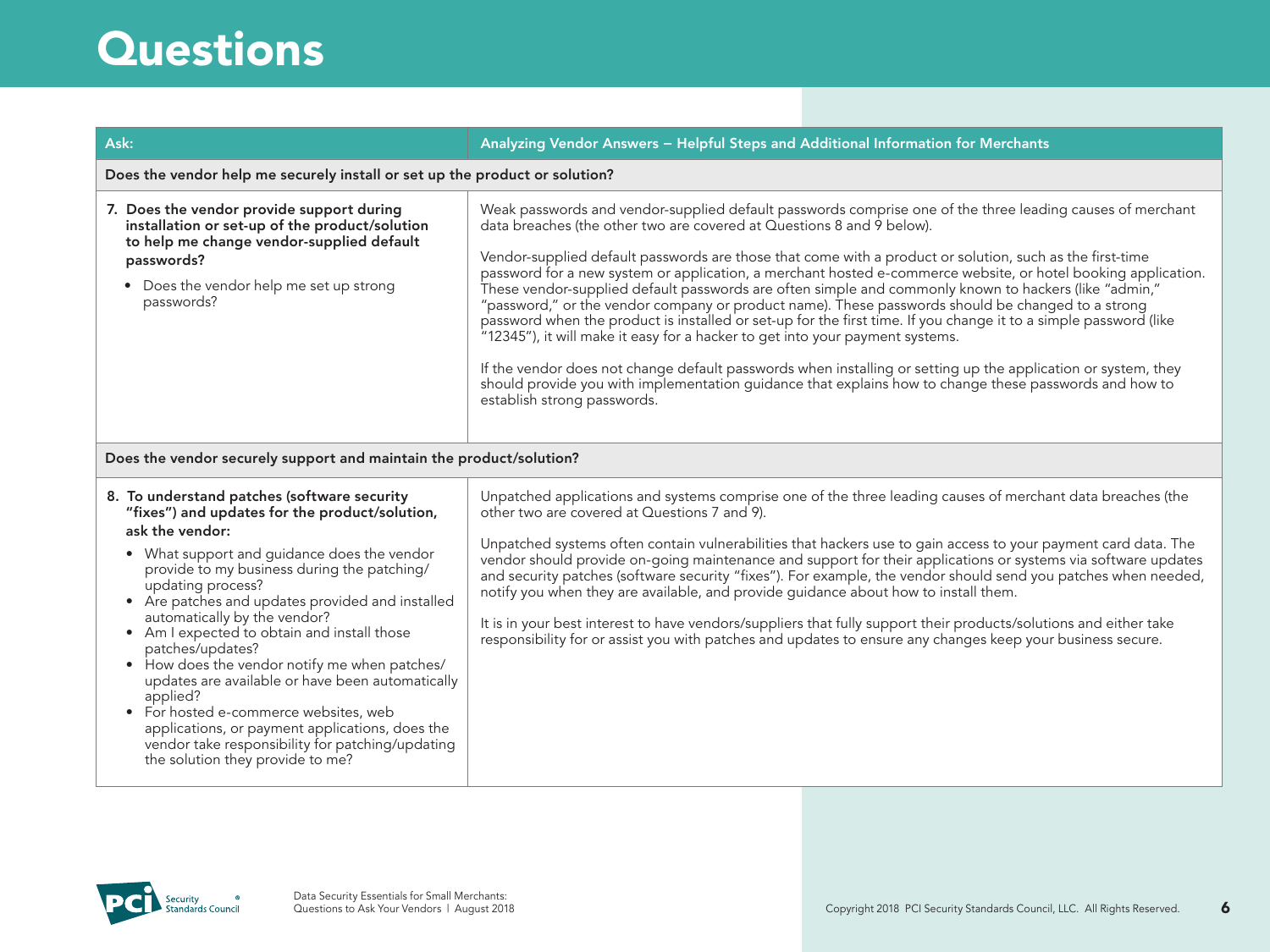| Does the vendor securely support and maintain the product/solution?                                                                                                                                                                                                                                                                                                 |                                                                                                                                                                                                                                                                                                                                                                                                                                                                                                                                                                                                                                                                                                                                                                                                                                                                                                                                                                                                                                                                                                                                                                                             |  |
|---------------------------------------------------------------------------------------------------------------------------------------------------------------------------------------------------------------------------------------------------------------------------------------------------------------------------------------------------------------------|---------------------------------------------------------------------------------------------------------------------------------------------------------------------------------------------------------------------------------------------------------------------------------------------------------------------------------------------------------------------------------------------------------------------------------------------------------------------------------------------------------------------------------------------------------------------------------------------------------------------------------------------------------------------------------------------------------------------------------------------------------------------------------------------------------------------------------------------------------------------------------------------------------------------------------------------------------------------------------------------------------------------------------------------------------------------------------------------------------------------------------------------------------------------------------------------|--|
| 9. Does the vendor require remote<br>access into my payment application or<br>system to support the vendor product<br>or solution?<br>• Does the vendor require remote<br>access to be always active?<br>• What steps does the vendor take to<br>secure remote access?<br>• Does the vendor use the same or a<br>different password for each of their<br>customers? | Always available or "always on" remote access is one of the three leading causes of merchant breaches (the other two are<br>at Questions 7 and 8 above). Remote access provides a path from outside a merchant network into the merchant network,<br>which a hacker can easily use to compromise your system (or hosted system) and gain access to cardholder data. This can<br>include remote access into a merchant network, used by the vendor to support a payment terminal or application, or to<br>support a third-party hosted merchant environment or web application.<br>To protect yourself, you should make sure that vendors help you by:<br>Limiting remote access to brief periodic use<br>$\bullet$<br>Disabling remote access when it is not being used<br>Using multi-factor authentication (a way of verifying the identity of a person accessing a system using two or more<br>$\bullet$<br>factors, such as something they know and something they do or are)<br>Using a different username and password for each customer the vendor accesses remotely (to prevent the use of a<br>commonly-used username and password leading to a compromise of all their customers) |  |
| Is the vendor PCI DSS compliant for the service they are offering me?                                                                                                                                                                                                                                                                                               |                                                                                                                                                                                                                                                                                                                                                                                                                                                                                                                                                                                                                                                                                                                                                                                                                                                                                                                                                                                                                                                                                                                                                                                             |  |
| 10. Is this solution or product run from<br>systems owned and maintained<br>(hosted) by the vendor? This means<br>your vendor is a service provider.<br>Ask:<br>• Is the service provider's environment<br>PCI DSS compliant?<br>• Does the service provider's PCI<br>DSS assessment cover the specific<br>services the service provider is<br>offering me?         | This is considered a "managed service." Ask for the service provider's PCI DSS Attestation of Compliance and check<br>whether their assessment included the service you are using.<br>Check to see if the service provider is on one of these lists:<br>MasterCard's List of Compliant Service Providers<br>Visa's Global Registry of Service Providers<br>Visa Europe's Registered Merchant Agents                                                                                                                                                                                                                                                                                                                                                                                                                                                                                                                                                                                                                                                                                                                                                                                         |  |
| 11. Does the vendor's agreement with<br>me include clauses that state that<br>the vendor will maintain PCI DSS<br>compliance for their service (or<br>become PCI DSS validated)?                                                                                                                                                                                    | Vendors with services (also called service providers) that are or will become PCI DSS compliant should be willing to have<br>that status included in a written agreement.<br>Check to see if the service provider is on one of the lists included in Question 10 above.                                                                                                                                                                                                                                                                                                                                                                                                                                                                                                                                                                                                                                                                                                                                                                                                                                                                                                                     |  |

Ask: Analyzing Vendor Answers − Helpful Steps and Additional Information for Merchants

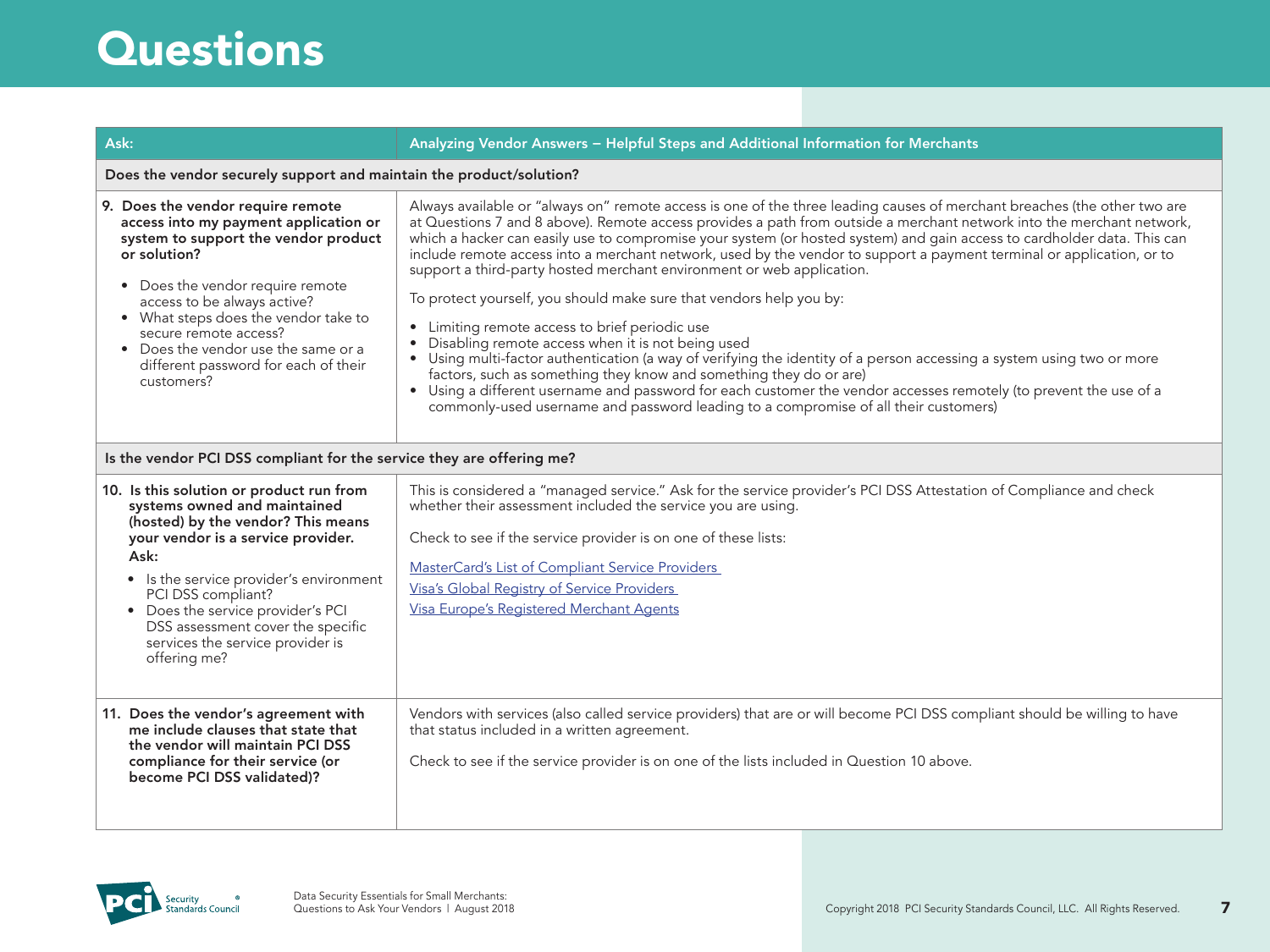| Ask:                                                                                                                                                                                                                                                                                                            | Analyzing Vendor Answers - Helpful Steps and Additional Information for Merchants                                                                                                                                                                                                                                                                                                                                                                          |  |  |
|-----------------------------------------------------------------------------------------------------------------------------------------------------------------------------------------------------------------------------------------------------------------------------------------------------------------|------------------------------------------------------------------------------------------------------------------------------------------------------------------------------------------------------------------------------------------------------------------------------------------------------------------------------------------------------------------------------------------------------------------------------------------------------------|--|--|
|                                                                                                                                                                                                                                                                                                                 | Will the vendor provide support if there is a breach of my cardholder data?                                                                                                                                                                                                                                                                                                                                                                                |  |  |
| 12. If there is a data breach and vendor's product/<br>solution is involved, ask:<br>• What monitoring for data breaches and<br>suspicious activities do you provide?<br>• How and when do you notify me if there is a<br>breach?<br>• If I experience fines/penalties, do you offer<br>support and protection? | The vendor/service provider should provide support in the event of a cardholder data breach.<br>The vendor/service provider should agree to cooperate with a forensics investigator if there are questions about<br>the managed service or product/solution they provide.<br>The vendor/service provider should agree to help you for fines incurred in the event there is a breach and it is<br>determined that the vendor product/solution is the cause. |  |  |
| 13. Does the vendor/service provider carry<br>insurance to cover data breaches related to<br>their product/solution?                                                                                                                                                                                            | Having insurance illustrates the vendor/service provider has thought through their responsibility and liability<br>related to cardholder data breaches. If they do carry insurance, ask about the scope of<br>coverage and whether your implementation will be covered.                                                                                                                                                                                    |  |  |
| 14. Does the vendor/service provider assist with<br>notification of my customers in the event of a<br>data breach when the vendor product/solution<br>is the cause?                                                                                                                                             | Vendor/service provider should be willing to assist merchants with breach notification when their payment system<br>is the cause of the breach.                                                                                                                                                                                                                                                                                                            |  |  |
| 15. If yes to question 14, to what degree do does<br>the vendor assist with notification? Does the<br>vendor:<br>• Cover the cost?<br>• Send the notifications?<br>• Provide credit monitoring for the<br>customers impacted?                                                                                   | If the vendor does not assist with notification, you should develop a plan for notifying your customers in the<br>event of a breach of cardholder data.                                                                                                                                                                                                                                                                                                    |  |  |